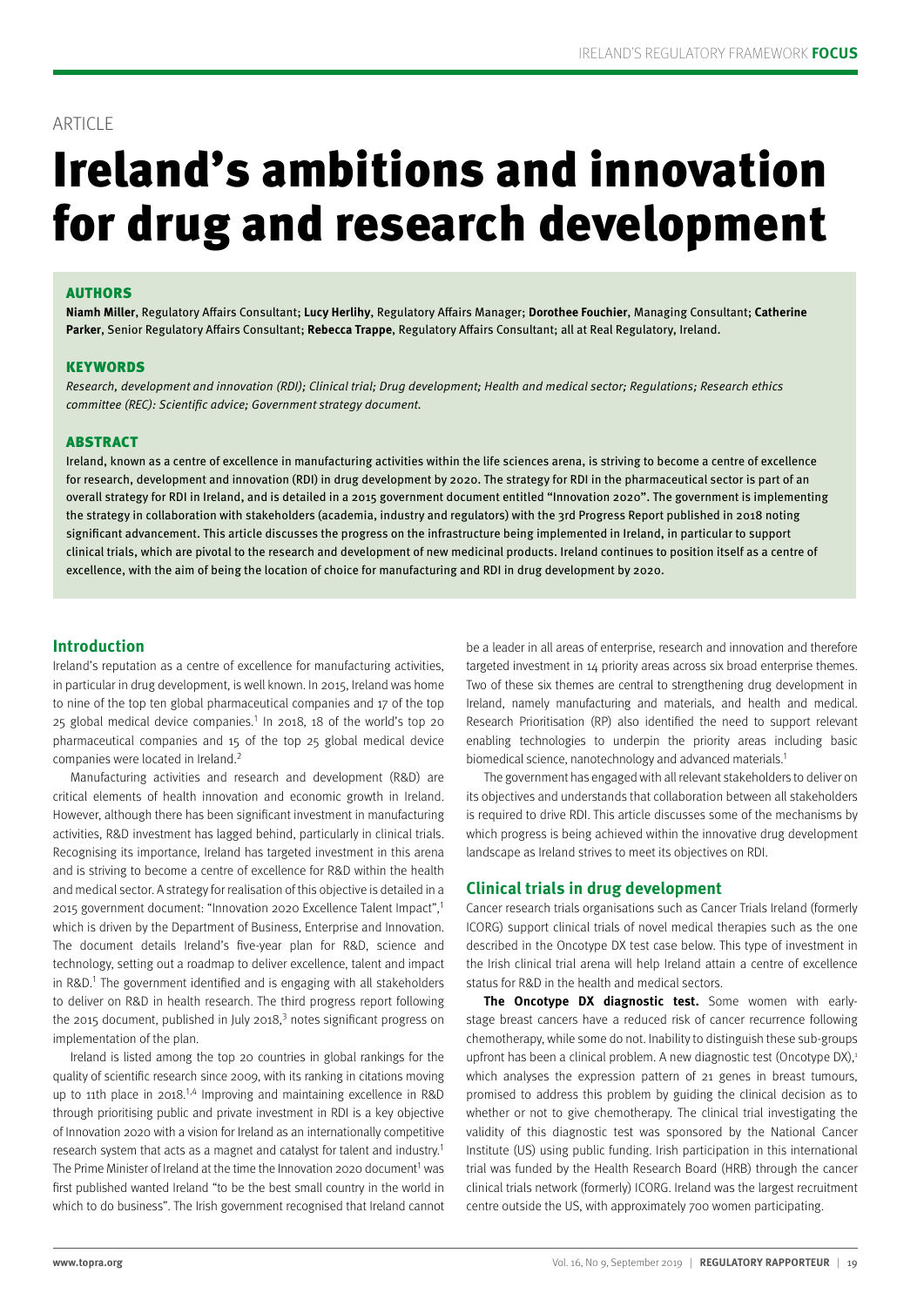#### FIGURE 1

## **The types of scientific advice given within the four categories of quality, preclinical, clinical and regulatory**



- Generic medicines and biosimilars in the above therapeutic areas
- Advanced therapies in certain clinical indications
- **Biostatistics**
- **Pharmacokinetics**

Over the four-year clinical trial, there was an estimated cost saving to the Irish health system of €5m. Based on these positive outcomes, Ireland became the first country in the world to reimburse the use of Oncotype DX as a diagnostic for routine cases.<sup>1</sup>

Ireland is increasingly becoming the locale of choice for multinational companies to test cutting-edge technologies and to conduct trials of new products, often in conjunction with public bodies. Ireland's size – "small enough to trial, large enough to prove" – its unique geographic and environmental characteristics, and the interconnected public sector makes Ireland ideal for testing and validating technologies in real-world conditions, before bringing them to a wider market.<sup>1</sup>

From a regulatory perspective, the Health Product Regulatory Authority (HPRA) (competent authority – CA) is responsible for the assessment of clinical trials involving medicinal products in Ireland. The types of trials assessed range from first-in-man studies for new compounds to studies with products which already have marketing authorisations.<sup>6</sup> In addition to CA approval, a positive opinion is required from one of the 12 Irish research ethics committees (RECS) before a clinical trial can be conducted in Ireland.

as a source of competitive advantage for Ireland. Regulatory changes in clinical trials will see the implementation of the new clinical trial regulations which will help improve outcomes of trials in terms of getting safe, effective medicines to patients in the shortest time possible.

The new Clinical Trial Regulation (CTR) will ensure a greater level of harmonisation of the rules for conducting clinical trials throughout the EU. The regulation introduces an authorisation procedure based on a single submission via an EU portal with an assessment procedure leading to a single decision. The changes will ultimately result in harmonisation across all EU trials, supporting sponsors in achieving approvals in multiple EU regions with greater efficiency.<sup>6</sup> The new Regulation also addresses ethics committee (EC) involvement in the assessment process, allowing sponsors to get the approval for the EC in parallel or subsequent (within two years) to the CA approval.<sup>6</sup>

The HPRA has been working on implementing the new regulation by setting up a National Pilot Project phase. This is a voluntary project which will give the sponsor an opportunity to submit to the HPRA and EC in order to obtain a single national decision for the clinical trial (if feasible). The sponsor will be required to submit the documentation under the new regulation format with Part I and Part II. This pilot phase will be supported by the new planned National Ethics Committee.<sup>5</sup>

#### **Clinical trials – infrastructure**

**National Research Ethics Committee.** In conjunction with Ireland's Innovation 2020 strategy and, in a significant step forward for Health Research, the Irish government has approved proposals by the Minister for Health to prepare a Bill to support a mixed model national REC system.<sup>7</sup>